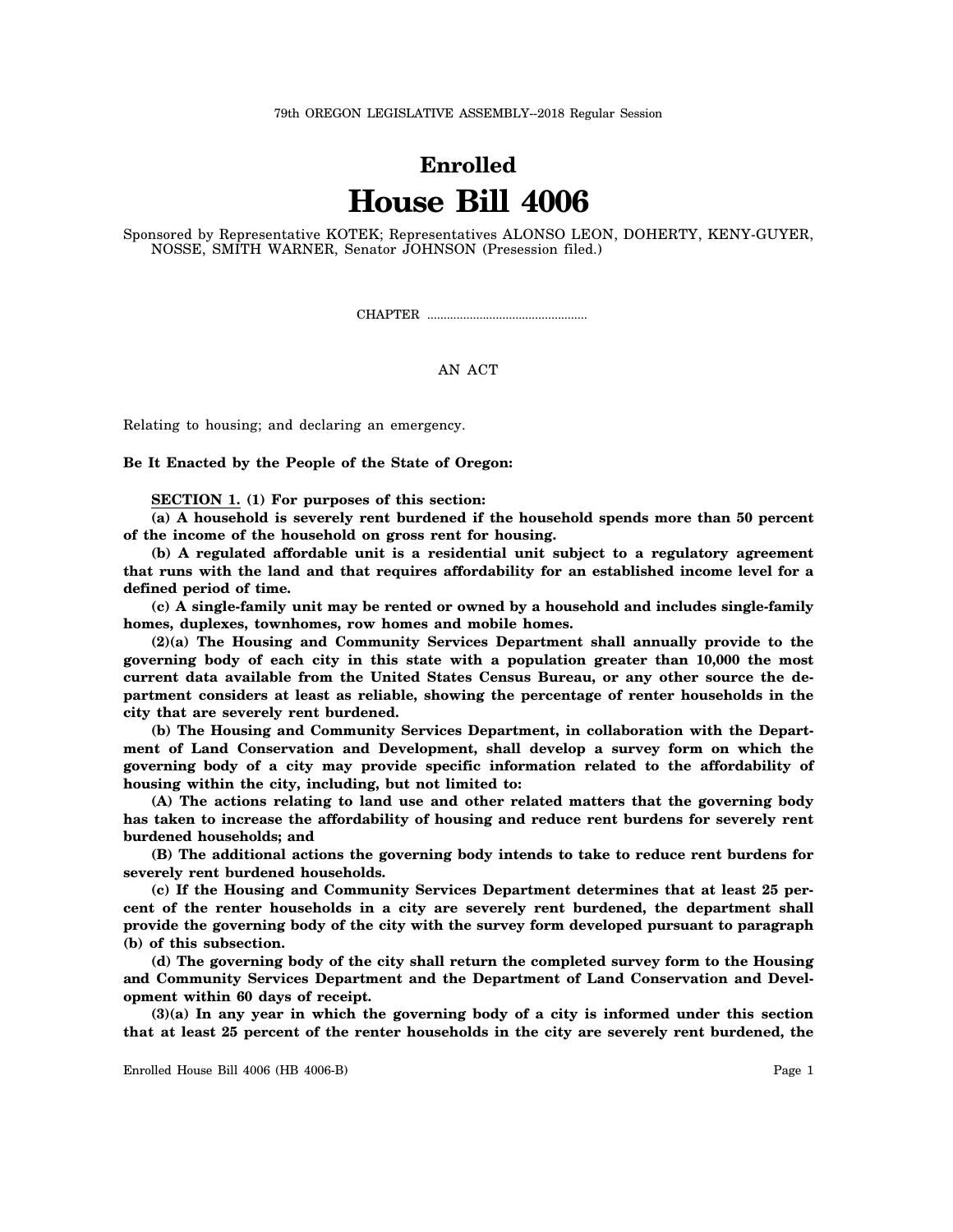**governing body shall hold at least one public meeting to discuss the causes and consequences of severe rent burdens within the city, the barriers to reducing rent burdens and possible solutions.**

**(b) The Housing and Community Services Department may adopt rules governing the conduct of the public meeting required under this subsection.**

**(4) No later than February 1 of each year, the governing body of each city in this state with a population greater than 10,000 shall submit to the Department of Land Conservation and Development a report for the immediately preceding calendar year setting forth separately for each of the following categories the total number of units that were permitted and the total number that were produced:**

**(a) Residential units.**

**(b) Regulated affordable residential units.**

**(c) Multifamily residential units.**

**(d) Regulated affordable multifamily residential units.**

**(e) Single-family units.**

**(f) Regulated affordable single-family units.**

**SECTION 2. (1) Section 1 of this 2018 Act becomes operative on the 91st day after the date on which the 2018 regular session of the Seventy-ninth Legislative Assembly adjourns sine die.**

**(2) Notwithstanding the operative date specified in subsection (1) of this section, the Housing and Community Services Department may, before the operative date specified in subsection (1) of this section, adopt rules and take any action necessary for the department and the governing bodies of cities to comply with section 1 of this 2018 Act on and after the operative date specified in subsection (1) of this section.**

**SECTION 3. In addition to and not in lieu of any other appropriation, there is appropriated for the biennium ending June 30, 2019, out of the General Fund:**

**(1) To the Department of Land Conservation and Development, the amount of \$1,730,000 for the purpose of providing technical assistance to local governments in increasing the affordability of housing within the boundaries of the local governments. In providing technical assistance, the department shall give priority to cities described in section 1 (3) of this 2018 Act.**

**(2) To the Housing and Community Services Department, the amount of \$270,000 for the purpose of conducting a study on the cost of affordable housing and providing technical assistance grants to promote the development of subsidized affordable housing.**

**SECTION 4. This 2018 Act being necessary for the immediate preservation of the public peace, health and safety, an emergency is declared to exist, and this 2018 Act takes effect on its passage.**

Enrolled House Bill 4006 (HB 4006-B) Page 2